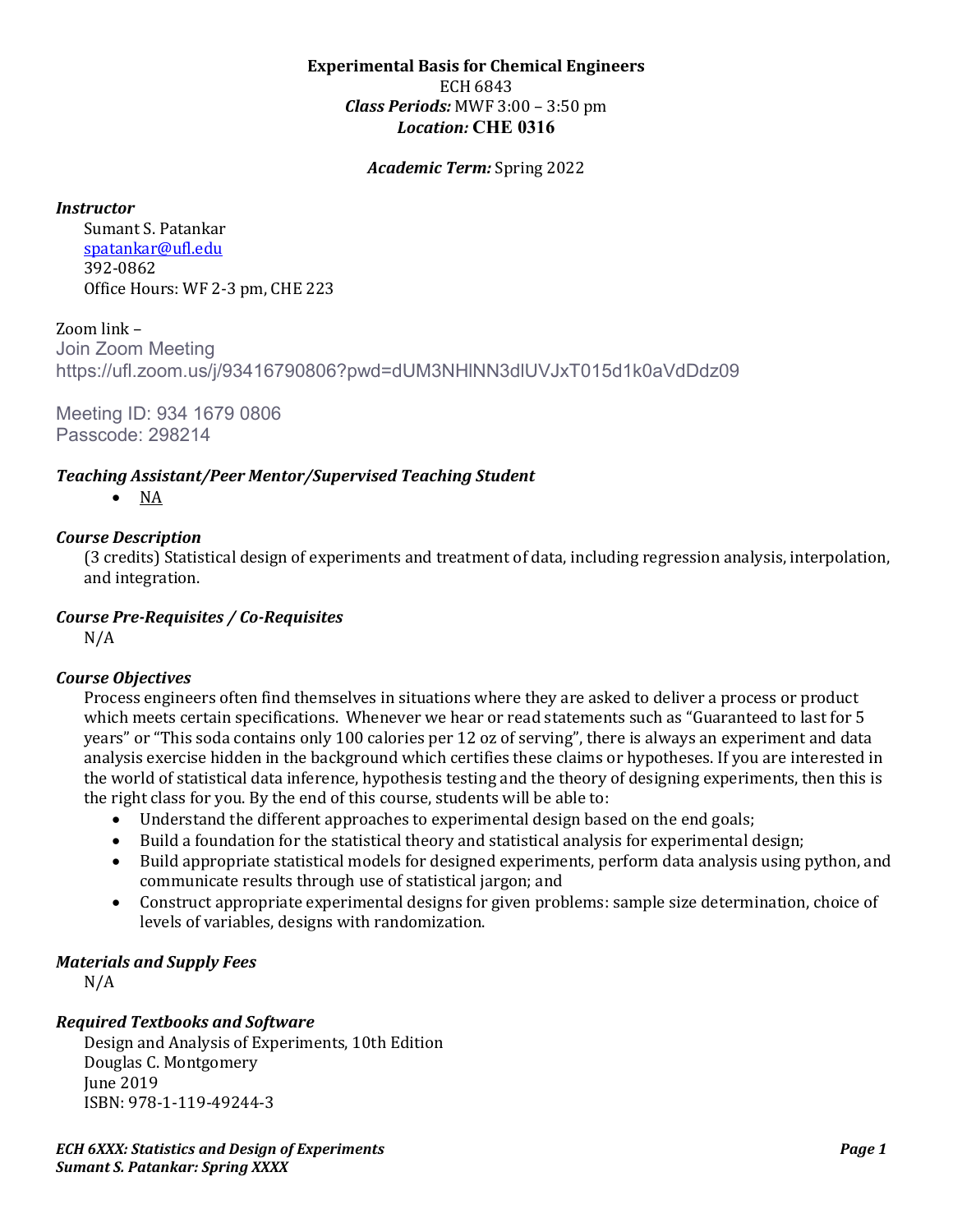#### *Recommended Materials*

N/A

#### *Course Schedule*

- Week 1: Introduction and Python Basics<br>Week 2: Pandas and Data visualization
- Week 2: Pandas and Data visualization<br>Week 3: Probability distribution function
- Week 3: Probability distribution functions and Confidence Intervals<br>Week 4: Hypothesis Testing with Python
- Week 4: Hypothesis Testing with Python<br>Week 5: Process Matching: Simple Comp.
- Week 5: Process Matching: Simple Comparative experiments<br>Week 6: Process Matching: Paired test approach
- Week 6: Process Matching: Paired test approach<br>Week 7: Process Ouality Control with Simple Con
- Week 7: Process Quality Control with Simple Comparative Experiments<br>Week 8: Mid Term 1 /and Introduction to Analysis of Variance (ANOVA)
- Week 8: Mid Term 1 /and Introduction to Analysis of Variance (ANOVA)<br>Week 9: Statistical comparison of multiple processes with Analysis of Va
- Statistical comparison of multiple processes with Analysis of Variance ANOVA
- Week 10: Process optimization using Analysis of Variance ANOVA
- Week 11: Mid Term 2 and Introduction to Random designs/Blocking
- Week 12: Analyzing process data Random designs/Blocking
- Week 13: Factorial designs process modelling and interpolation
- Week 14: Factorial designs and response surface methods for stable process window identification.
- Week 15: Review / practice problems / Final Exam

# *Attendance Policy, Class Expectations, and Make-Up Policy*

Excused absences must be in compliance with university policies in the Graduate Catalog [\(http://gradcatalog.ufl.edu/content.php?catoid=10&navoid=2020#attendance\)](http://gradcatalog.ufl.edu/content.php?catoid=10&navoid=2020#attendance) and require appropriate documentation.

#### *Evaluation of Grades*

Grades will be based on attendance, participation, weekly assignments, two midterm tests and a final exam. Weekly assignments must be submitted online before class time on the date they are due.

| <b>Assignment</b>           | <b>Percentage of Final Grade</b> |
|-----------------------------|----------------------------------|
| <b>Homework Assignments</b> | 30%                              |
| Midterm Exams               | 40%                              |
| Final Exam                  | 30%                              |

#### *Grading Policy*

| Percent       | Grade | <b>Grade points</b> |
|---------------|-------|---------------------|
| $90.0 - 100$  | A     | 4.00                |
| $87.0 - 89.9$ | A-    | 3.67                |
| $84.0 - 86.9$ | $B+$  | 3.33                |
| $81.0 - 83.9$ | B     | 3.00                |
| 78.0 - 80.9   | $B -$ | 2.67                |
| $75.0 - 77.9$ | $C+$  | 2.33                |
| $72.0 - 74.9$ | C     | 2.00                |
| $69.0 - 71.9$ | $C-$  | 1.67                |
| $66.0 - 68.9$ | $D+$  | 1.33                |
| $63.0 - 65.9$ | D     | 1.00                |
| $60.0 - 62.9$ | D-    | 0.67                |
| $0 - 59.9$    | E     | 0.00                |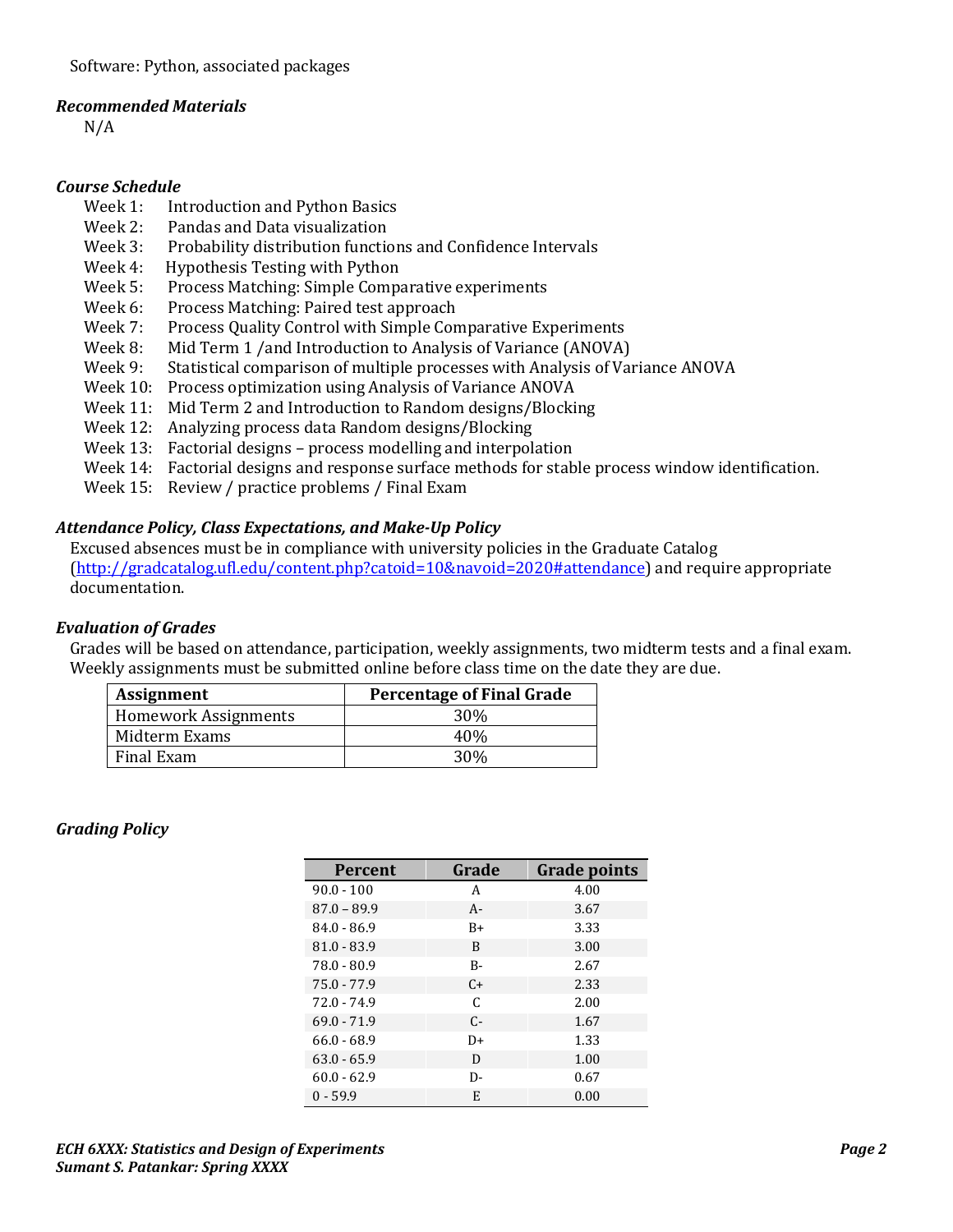## More information on UF grading policy may be found at: <http://gradcatalog.ufl.edu/content.php?catoid=10&navoid=2020#grades>

# *Students Requiring Accommodations*

Students with disabilities who experience learning barriers and would like to request academic accommodations should connect with the Disability Resource Center (352-392-8565, https://www.dso.ufl.edu/drc). It is important for students to share their accommodation letter with their instructor and discuss their access needs, as early as possible in the semester.

## *Course Evaluation*

Students are expected to provide professional and respectful feedback on the quality of instruction in this course by completing course evaluations online via GatorEvals. Guidance on how to give feedback in a professional and respectful manner is available a[t https://gatorevals.aa.ufl.edu/students/.](https://gatorevals.aa.ufl.edu/students/)

Students will be notified when the evaluation period opens, and can complete evaluations through the email they receive from GatorEvals, in their Canvas course menu under GatorEvals, or via [https://ufl.bluera.com/ufl/.](https://ufl.bluera.com/ufl/) Summaries of course evaluation results are available to students at [https://gatorevals.aa.ufl.edu/public-results/.](https://gatorevals.aa.ufl.edu/public-results/)

## *University Honesty Policy*

UF students are bound by The Honor Pledge which states, "We, the members of the University of Florida community, pledge to hold ourselves and our peers to the highest standards of honor and integrity by abiding by the Honor Code." On all work submitted for credit by students at the University of Florida, the following pledge is either required or implied:

## *On my honor, I have neither given nor received unauthorized aid in doing this assignment.*

The Honor Code (https://www.dso.ufl.edu/sccr/process/student-conduct-honor-code/) specifies a number of behaviors that are in violation of this code and the possible sanctions. Furthermore, you are obligated to report any condition that facilitates academic misconduct to appropriate personnel. If you have any questions or concerns, please consult with the instructor or TAs in this class.

# *Software Use*

All faculty, staff, and students of the University are required and expected to obey the laws and legal agreements governing software use. Failure to do so can lead to monetary damages and/or criminal penalties for the individual violator. Because such violations are also against University policies and rules, disciplinary action will be taken as appropriate. We, the members of the University of Florida community, pledge to uphold ourselves and our peers to the highest standards of honesty and integrity.

#### *Student Privacy*

There are federal laws protecting your privacy with regards to grades earned in courses and on individual assignments. For more information, please see: <http://registrar.ufl.edu/catalog0910/policies/regulationferpa.html>